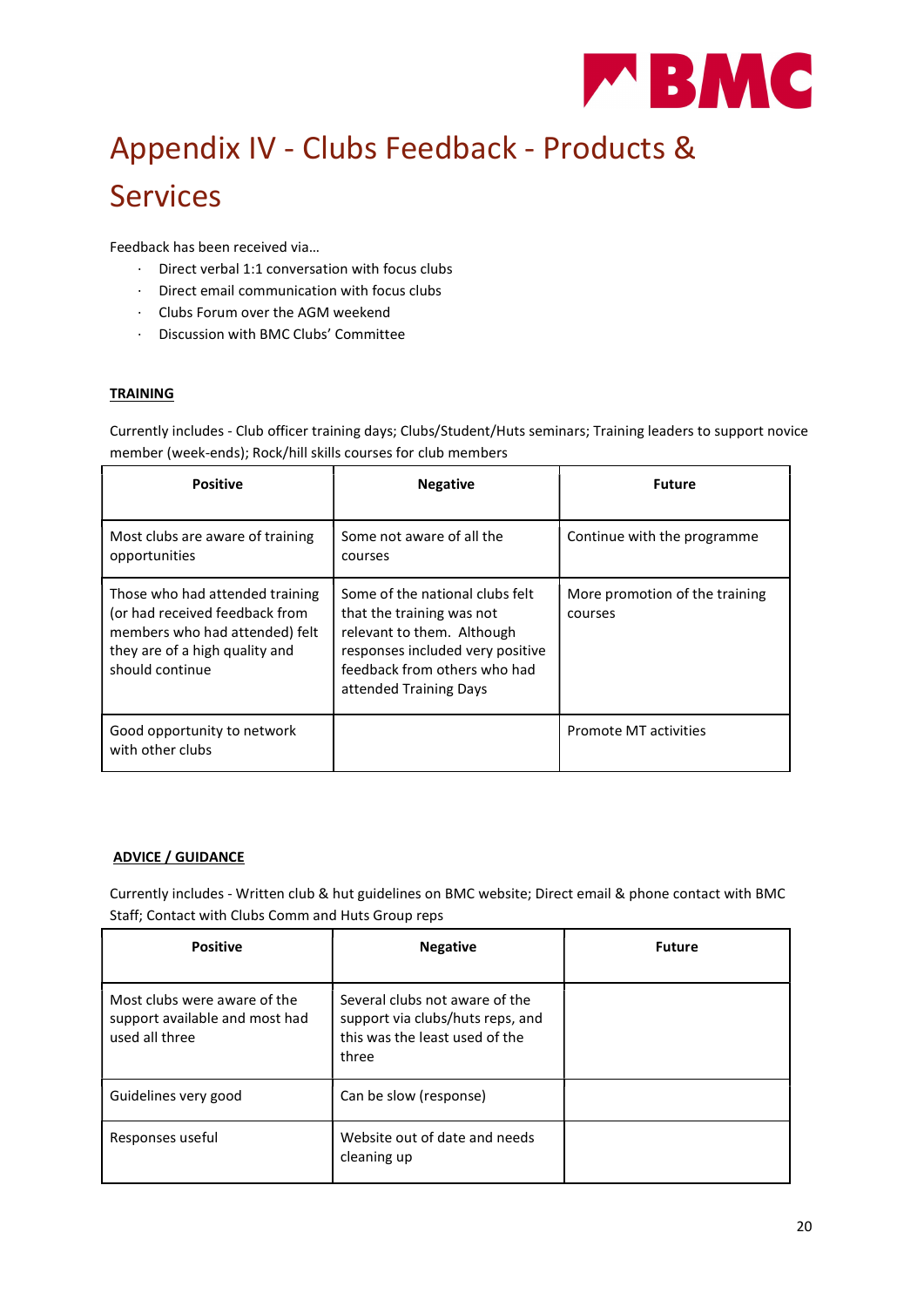

Currently includes - Summit Magazine (1 hard copy + all electronically); Student club FB page & club officers group; BMC Website Skills Articles; BMC:TV

| <b>Positive</b>                                                 | <b>Negative</b>                                                                             | <b>Future</b>                                          |
|-----------------------------------------------------------------|---------------------------------------------------------------------------------------------|--------------------------------------------------------|
| <b>BMC:TV</b> useful for skills                                 | Varying awareness of all the<br>options                                                     | Members should receive<br>notifications about e-Summit |
| Clubs link to the skills articles as<br>part of club trip posts | Many not aware of electronic<br>Summit                                                      | Consideration about the value of<br>Summit             |
|                                                                 | Many negative views on Summit<br>(content and value)                                        | Offer on-line membership cards                         |
|                                                                 | Current system of tear-off<br>membership cards means that<br>many members bin them in error | Tagged database of articles on the<br>website          |
|                                                                 |                                                                                             | BMC:TV Skills at levels above basic                    |

## DATABASE (MSO)

Currently includes - Membership Services Online; Digital membership return; Ability to manage club membership lists & comms

| <b>Positive</b>                                                                     | <b>Negative</b>                                  | <b>Future</b>                                                                                       |
|-------------------------------------------------------------------------------------|--------------------------------------------------|-----------------------------------------------------------------------------------------------------|
| All were aware of it.                                                               | Many find it clunky to use                       | BMC could offer members a self-<br>serve option to update records<br>that would update club records |
| A few use it for more than just<br>membership returns                               | Complex to use with a large<br>number of members |                                                                                                     |
| It's good for membership returns<br>& makes life easier for<br>membership secretary |                                                  |                                                                                                     |

BMC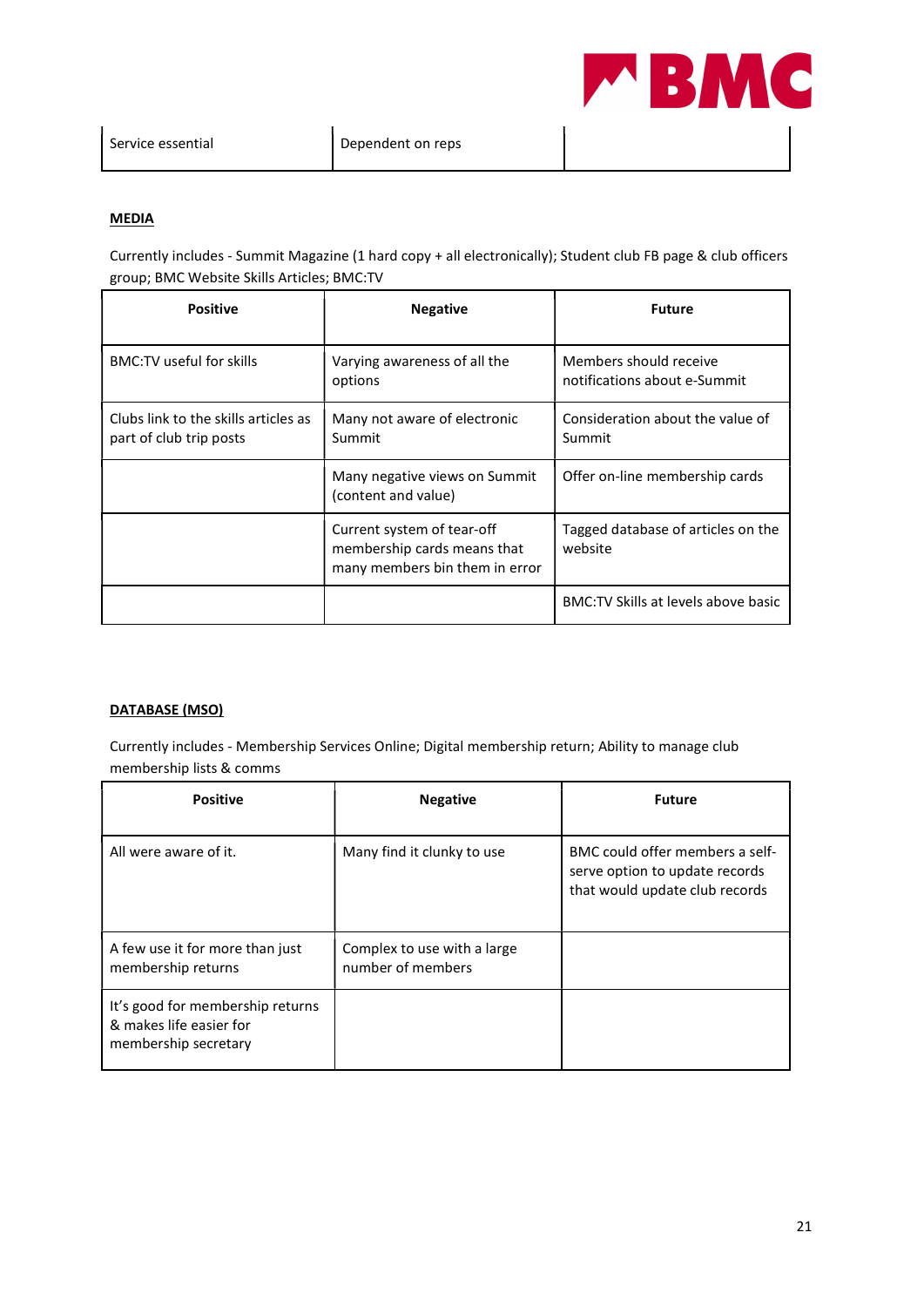

# **INSURANCE**

Currently includes - Combined liability for club members & officers/leaders; Access to BMC Travel Insurance; Access to personal accident cover via membership upgrade

| <b>Positive</b>                                            | <b>Negative</b>                                                                  | <b>Future</b>                                                 |
|------------------------------------------------------------|----------------------------------------------------------------------------------|---------------------------------------------------------------|
| All aware of the insurance                                 | Not all club members aware (or<br>fully aware) of the benefit                    | Provide more clarity on what is<br>offered through the policy |
| The most important membership<br>benefit                   | All members have to be<br>registered even though a large<br>number are inactive. |                                                               |
| It's value for money (even after<br>the increase)          | Travel insurance is expensive                                                    |                                                               |
| It's essential for club members<br>and especially officers |                                                                                  |                                                               |

## CLUB & HUT FINDER APP

Currently includes - New section on BMC website; Club & Hut location map; Club & Hut listings and contacts for potential members; Listings updated online via MSO

| <b>Positive</b>         | <b>Negative</b>                              | <b>Future</b>                                             |
|-------------------------|----------------------------------------------|-----------------------------------------------------------|
| Most aware of it        | Some clubs missing off the listing           | Locator map needs to be easier to<br>use                  |
| Useful for finding huts | Very difficult to find on the BMC<br>website | More contact options needed for<br>clubs                  |
|                         |                                              | Location used on mapping should<br>not be the MCC address |
|                         |                                              | It needs to be more visible on the<br><b>BMC</b> website  |

[NB: JT-these are all already underway]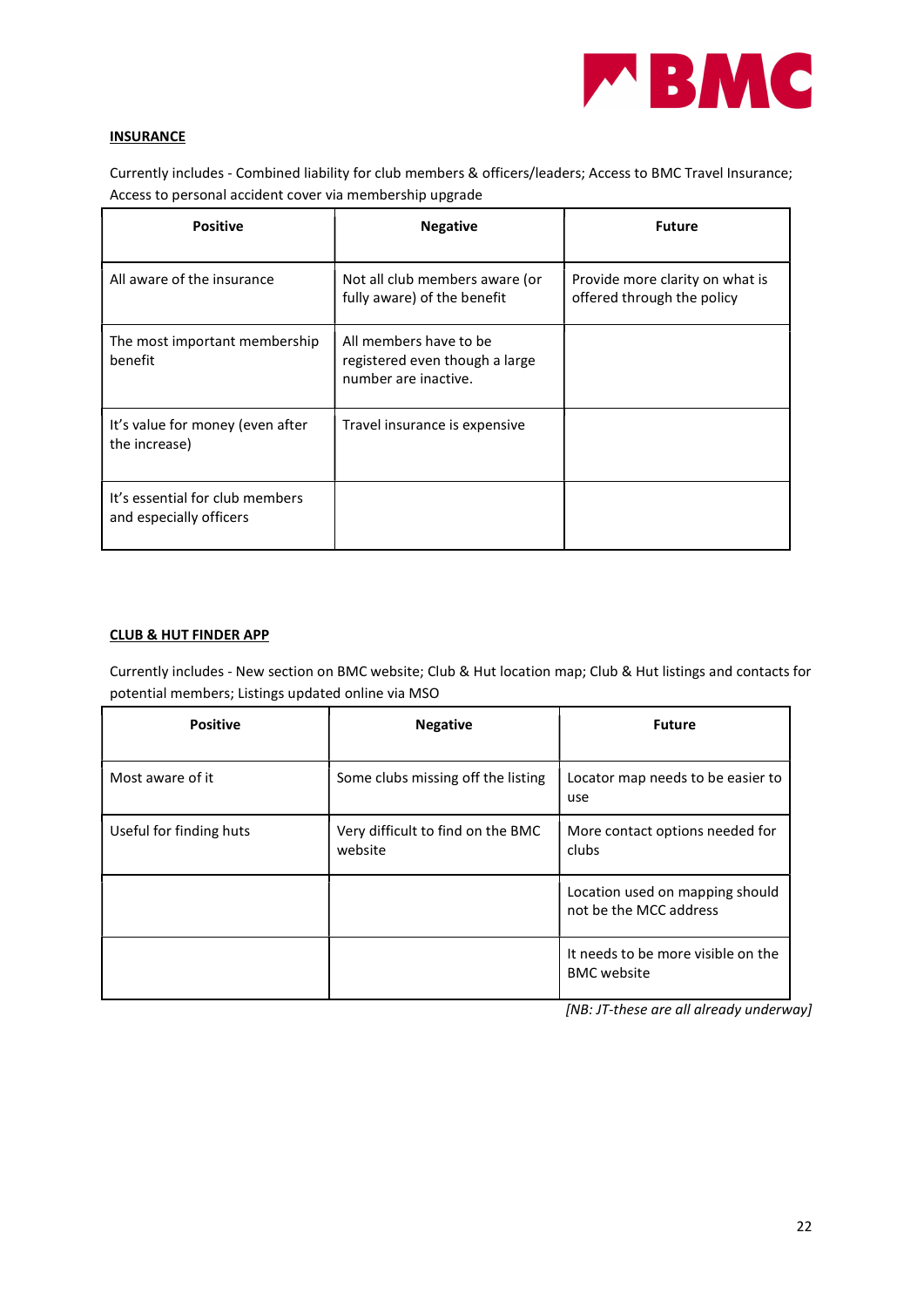

## NEWSLETTERS / DIRECT MAILINGS

Currently includes - Clubs news for club officers / E-news for club members from BMC office; Email updates to club officers from Clubs Comm reps; Huts updates from Huts Group

| <b>Positive</b>                     | <b>Negative</b>                                      | <b>Future</b>                                                                               |
|-------------------------------------|------------------------------------------------------|---------------------------------------------------------------------------------------------|
| Most have received some<br>mailings | Many don't receive all the<br>mailings               | Improve awareness of the<br>communications                                                  |
|                                     | Intermittent from Clubs Comm /<br>Depends on the rep | Campaign to ensure that all<br>mailings get to the right people                             |
|                                     | Information sometimes sparse                         | Produce (a new committee<br>members pack with) information<br>about what mailings to expect |
|                                     | Get a 'fog' of BMC emails                            |                                                                                             |
|                                     | Too much content in each email                       |                                                                                             |

## THE VERDICT FOR THE FUTURE

In summary

- Clubs feel that the insurance benefit is the most important element of BMC affiliation; the second placed benefit is joint with advice/guidance and training
- Clubs feel that the website is out of date and difficult to navigate (this topic was the most common complaint for most of the clubs and the most frequent request for improvement), but it does have useful content once the content has been found
- The most common 'not used' product/service was the communications from the Clubs Comm reps

In more detail, with the following points listed by work area / department

## Clubs & Huts Officer

- The training offer is good so it should keep going. Consider links to MT
- The guidance is good but sometimes difficult to find on the website
- Consider 'idiot guides' and webinars for sharing information
- Provide more information around huts, legal, social media, MSO
- Set up forums for the different groupings so that good practice can be shared and queries posed and answered. Different groups could be national / local / large / small / student / huts management etc.
- Offer more face-to-face meeting opportunities and/or more networking opportunities
- Develop a support pack for new committee members
- More promotion needed on the value of CL cover
- Tailor support by the style of clubs
- Actively support links between university clubs and local / national clubs
- Re-start the club grants programme so that clubs can hire instructors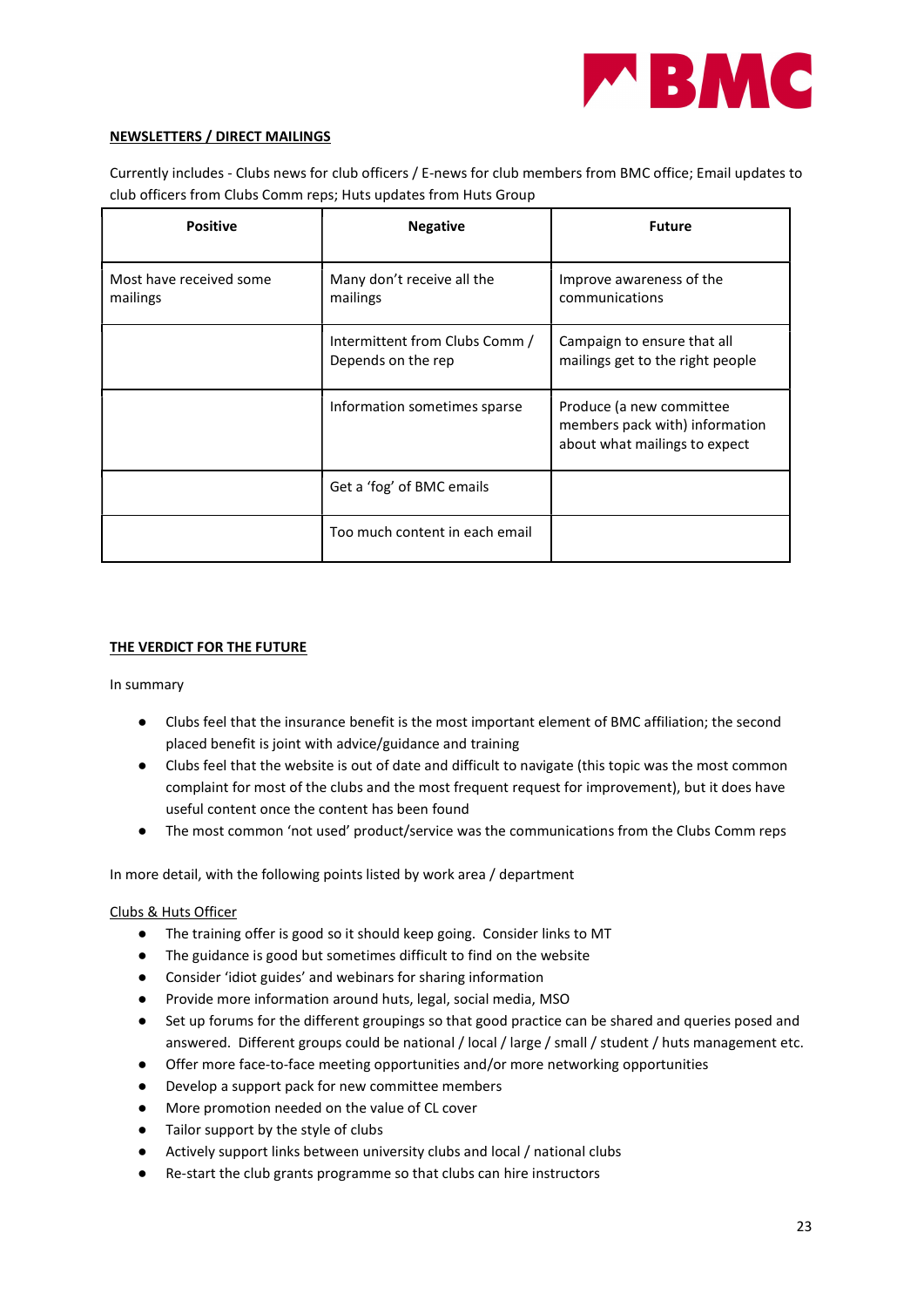

## Marketing Dept. (incl. IT and membership)

- Very many negative comments about the BMC website this was the major issue for most clubs regarding P&S
- Varied comments about the value of various media products. More work is needed to identify what clubs want in this area.
- Clubs feel undervalued in much of the marketing material that is published (including visibility within Summit and on the website). "I know the BMC is not solely about clubs but I don't understand this willful downgrading of a cog in the climbing world"
- Provide skills films above basic/entry level
- Offer members the opportunity to update their own records and link it back to the club data.
- Review and strengthen the membership offer to clubs ensure that the BMC can offer a better range of discounts that the clubs themselves can offer.

#### General

- All activities, opportunities, products and support needs wider and better communication
- Communications need to go to the right people. MSO needs to offer clubs the option for adding in more contact / roles
- However, alongside the request for more comms there were opposite views of 'we get too many already' and 'we want single subject emails'
- The effectiveness of mailings from Clubs reps is intermittent and very dependent on who the rep is
- Establish a 'changelog' with communications so that volunteers can dip in and out of communications but still know what is happening
- Requests to consider a 2-tier membership system. This includes 'inactive club members shouldn't have to be members of the BMC' to 'there should be a social membership for inactive members' and to 'older members should get a discount, like the under 18's, as a number of them are still active'.
- Consider offering a family club membership package, similar to the individual member family package
- Establish a BMC standard on environment and access that clubs can sign up to.
- There were some concerns that the BMC may be trying to do too much. "I'm impressed by your ambition, but sometimes it's better to do less, but to do it really well…."
- There were also some concerns about not encouraging too many clubs to join the BMC

As a final point we need to be aware that there are many people who actively take part in mountaineering activities but don't see the value of the BMC, or consider that the BMC is for them......<sup>1</sup>

"My partner is, I suspect, representative of a lot of club members, going by your demographic chart (though in fact she isn't a member of either a club or the BMC). She is a Munroist (many of them done in winter, so competent with crampon and ice-axe); she's also a competent skier (both downhill and free-heel/back country) and navigator, a trad rock-climber in the lower grades, a scrambler, backpacker and wild camper, and has expedition experience e.g. in Greenland. She regularly leafs through Summit magazine and says "there's nothing here for me". She sees the BMC as catering for elite climbers and mountaineers, and those who aspire to this – not for her, and people like her – but as I said above, I think it's actually people like her who make up the majority of your club members (and I reckon many of your other members too). I know that you are (for example) organising and promoting skills courses, and NOT just there for the elite, but I wonder if there's anything you can do to widen your image, so that people who do not aspire to climb 8A still feel valued, rather than discouraged."